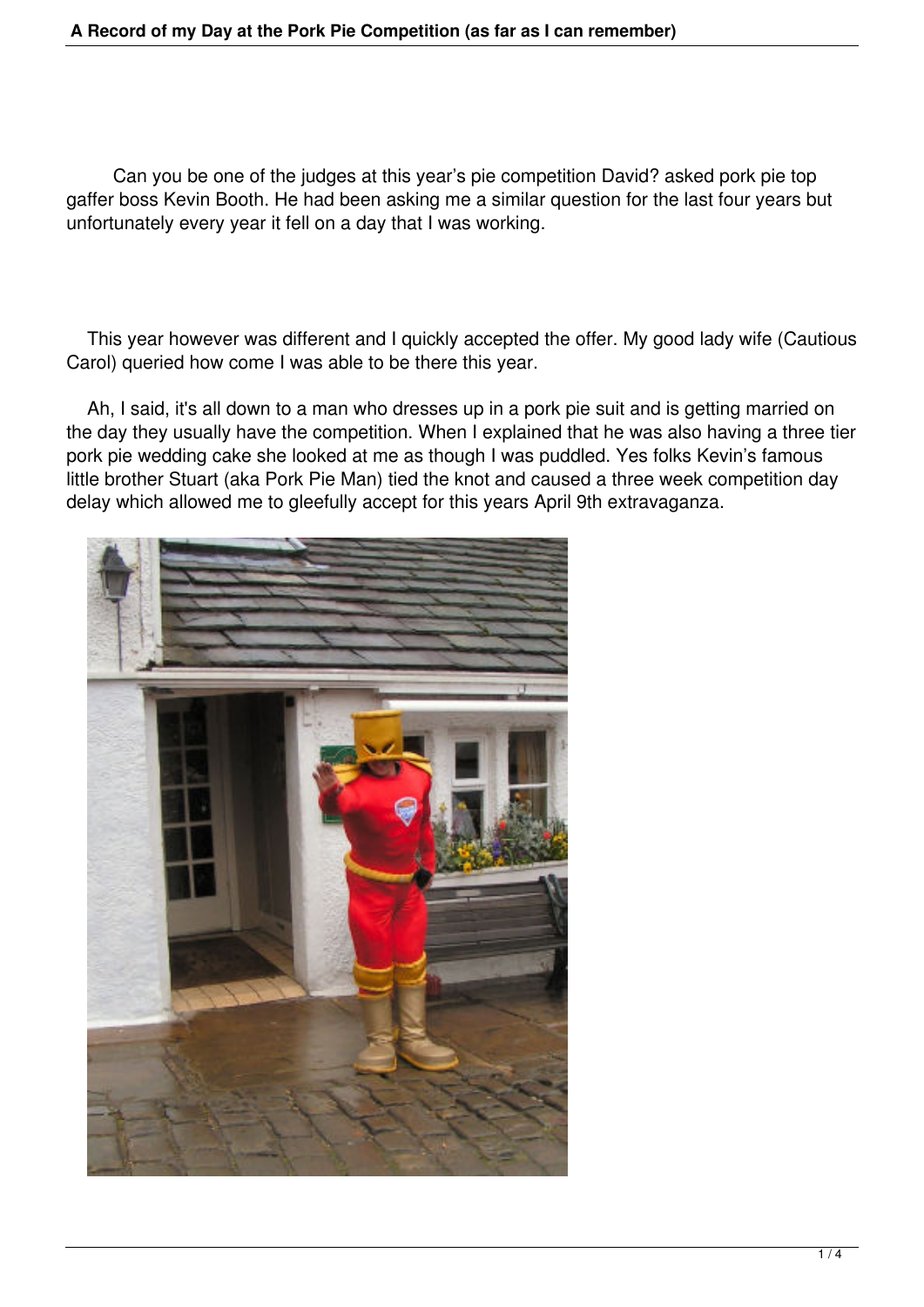Now I have always enjoyed a good pie, consider myself as something of a pie expert and having attended several previous competitions felt on top form this year. Will I have to wear a tie? Am I expected to make a speech? What happens if I eat the wrong pie? These were all questions going through my mind in the run up to the Saturday. Come the big day and Cautious Carol decided it would be better if she dropped me off at the Bridge Inn, went to do some shopping and then called back later to pick me up. Don't have too much to drink were her last words as she beckoned me back and insisted on a goodbye kiss in the church car park, how embarrassing. I then strode purposefully across the old packhorse bridge and into the specially cordoned off pub side room reserved for officials only. I was swiftly issued with green Timothy Taylor's polo shirt and one of my fellow judges Krakatoa Keith (so called because as a keen badminton player he is quiet for ages on court and then suddenly explodes) thrust a pint of Landlord into my hand. I looked at the clock (three minutes past two) asked if it was shandy to which he replied yes, yes, of course it is, have a taste it's beautiful but to be honest there didn't seem to be all that much lemonade in it to me.

 The competition was called to order, the judges reminded of their responsibilities and team selection given out. Krakatoa Keith and partner were told to judge on table 1, that's the one in the corner on the sloping floor with the wobbly leg and the lean to starboard they were told, it's true, I kid you not. Table 2 that's David and David (blimey it sounds like a firm of dodgy solicitors to me). This continued until all 5 tables were allocated two judges sporting the sponsored shirts. With pints of Landlord (or water) at the ready the proceedings commenced with nine numbered plates of pies per table (no makers names) and we marked in three categories. 1. External inspection, 2. Cross cut with internal inspection and finally 3. taste. The first round took about 45 minutes to complete and when the scores were added up the best six pies per table progressed into round two. Krakatoa Keith enquired how it had all gone and noticed I seemed to have a bit of a dry throat so without further ado insisted that I have a top up. I asked for half but he must not have heard me.

 The tables were rearranged ready for the second round and the officials called together for the announcement of the judges.Well blow me down after what I thought to be a marvellous opening effort from 'yours truly' I was quite staggered to find that I had been 'demobbed', 'stood down', 'omitted', 'left out' call it what you will but suffice to say that I was not on the list of names to be required any further. Taking this matter up with Gafferboss Kevin I was immediately informed in no uncertain terms that this is where the competition becomes deadly serious and it could be 'years' before I am allowed to progress any further than round one.

 Then the second round kicked off, those officials not needed were told to 'get out there and mingle'. I was directed out towards the main part of the pub, two cameras were slung around my neck, a fresh pint of what I thought may have been shandy put in my hand and instructions ringing in my ear not to come back in until I have spoken to people. Well I mingled, mingled and mingled some more, talking to just about anyone who would listen. I also took the opportunity to inform those people that when 'Cautious Carol' arrived to pick me up that I had only had two pints of shandy. Now this mingling lark can really make you thirsty and some kind fellow, I've no idea who had obviously noticed this as my by now rather empty glass had been miraculously 'freshened up'.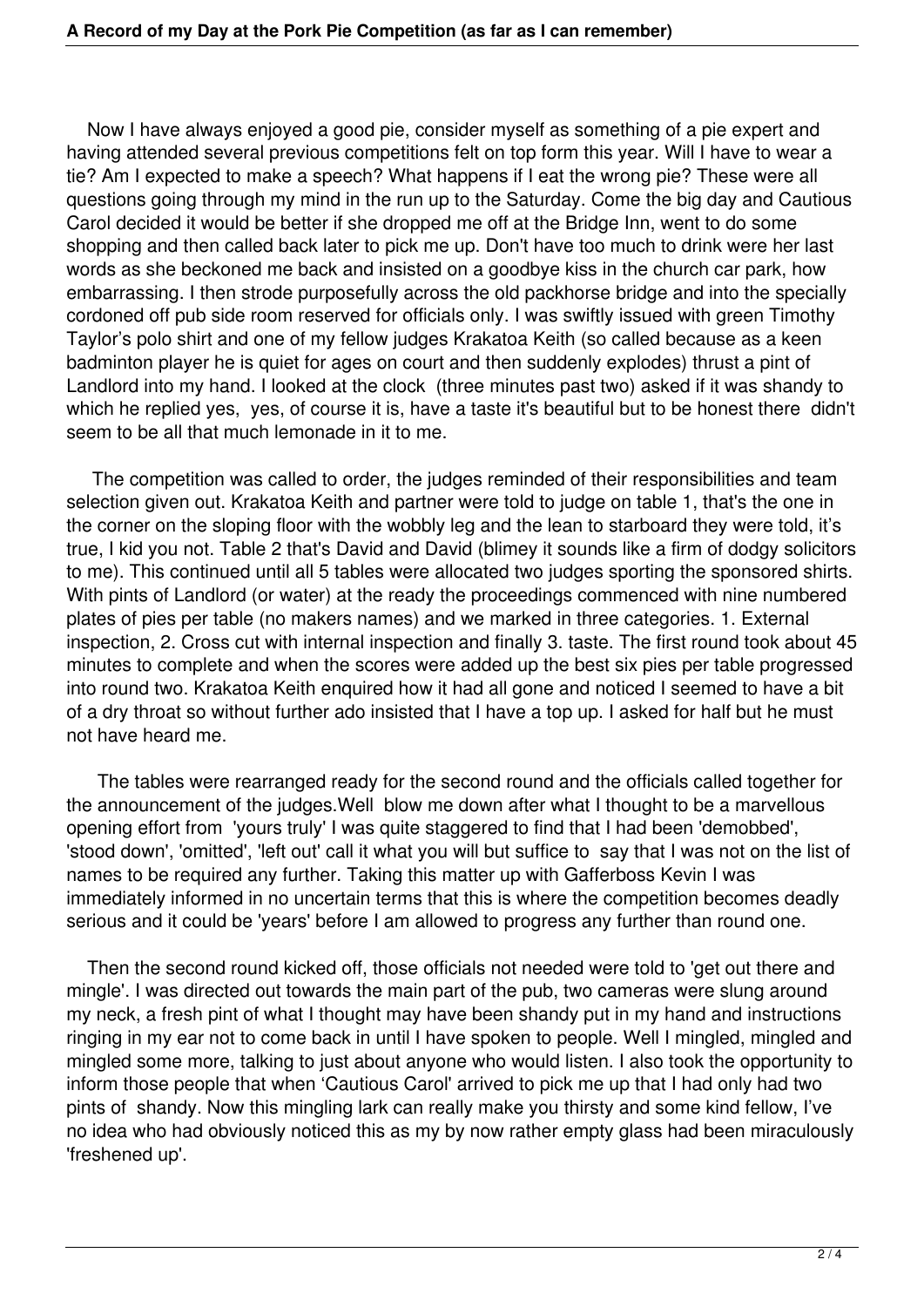

It was at this point that I spotted a rather dapper looking gentleman resplendent in a green tartan waistcoat. I gently eased myself into his conversation (a bit like a bull in a china shop) and asked could I buy it for 50pence. Quick as a flash he offered to sell me the name of his tailor, now thats a true business man if ever I saw one. Well I was soon looking a bit silly 'cos when I asked him if he was aware there was a competition on or had he just happened to call in for a pint, he swivelled on a sixpence, gestured outside and pointed to a ten foot banner with his name on it!!! Yes folks I was conversing with John Coope one of the competitions major sponsors and I felt at that point he was not about to recharge my glass. We were very soon best of pals again, I took some photos of him and his battlebus parked outside and I really don't think there was too much harm done.

 A while later I ventured outside again to look for the pint I had misplaced earlier when suddenly I came over all of a shiver. I stopped, turned slowly and looking back towards the church spied 'Cautious Carol' in the distance appearing out of the gloom over the packhorse bridge flanked menacingly by daughters one and two. It was a bit reminiscient of a scene from a John Wayne western. I greeted them warmly (if you know what I mean) and set off with a measured tread for the pub. I was immediately reprimanded by my good lady for shouting 'gangway' 'gangway' official judge coming through. I was only trying to speed up our journey to the bar, some of us were thirsty you know. I introduced Carol to various people that I had been speaking to earlier but that turned out to be a big mistake as they told her in unison that I had drunk at least 5 pints, none of it had pop in and for good measure had spilt the 'best part of arf'